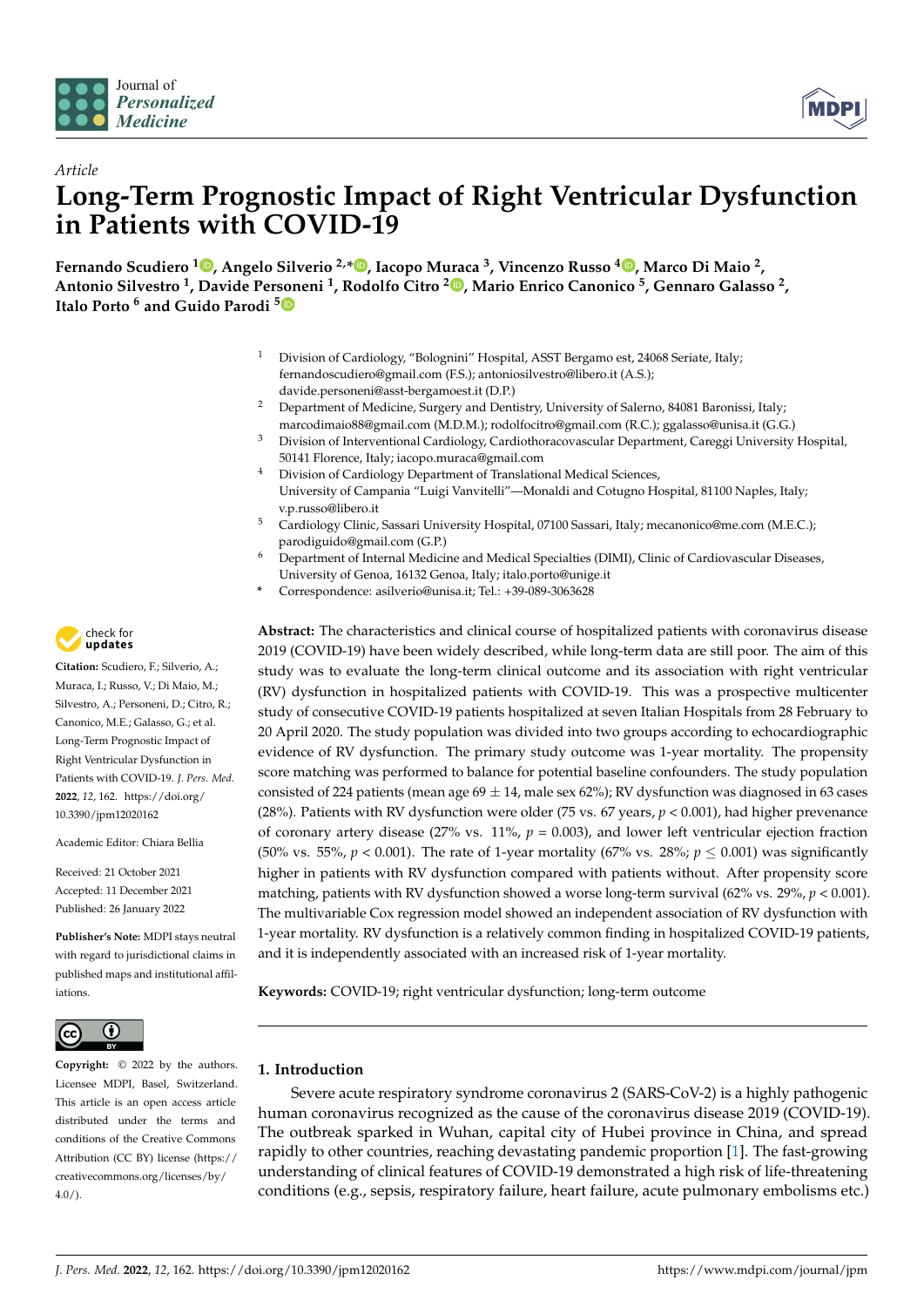during the acute phase of illness [\[2\]](#page-8-1); several studies have been conducted to evaluate the clinical features associated with the risk of life-threatening complications and mortality during the hospitalization [\[3\]](#page-8-2). Among comorbidities, cardiovascular diseases (CVD) are very common in COVID-19 patients and have been associated with higher risk of in-hospital mortality [\[4\]](#page-8-3). Indeed, patients with COVID-19 can experience cardiovascular involvement including arrhythmias, acute coronary syndromes, cardiogenic shock, myocarditis, and pulmonary embolism [\[5](#page-8-4)[–11\]](#page-8-5). Previous studies described the association between right ventricular (RV) dysfunction and early mortality, which was probably due to the close relationship between heart and lung function [\[12–](#page-8-6)[16\]](#page-8-7). However, the impact of RV dysfunction on the long-term impact is currently unknown.

The aim of this multicenter study was to evaluate the long-term clinical outcome and to assess the association between RV dysfunction and one-year mortality in a multicenter, registry-based cohort of hospitalized patients with COVID-19.

#### **2. Methods**

## *2.1. Study Design*

This was a multicenter prospective observational study including patients with confirmed diagnosis of COVID-19 admitted at 7 hospitals throughout the Italian Country (Bergamo, Naples, Sassari, and Salerno provinces) from 28 February to 20 April 2020. COVID-19 diagnosis was initially based on the World Health Organization criteria, and all cases were confirmed by real-time reverse transcriptase-polymerase chain reaction analysis of throat swab specimens [\[17\]](#page-8-8).

All patients included in this study were evaluated by the hospital cardiology service and underwent transthoracic echocardiography (TTE) within 48 h from admission. To minimize the exposure to COVID-19, each referral for TTE was confirmed as appropriate by one consultant cardiologist [\[12,](#page-8-6)[18\]](#page-8-9). Echocardiographic data were retrospectively analyzed. This study was conducted according to the Declaration of Helsinki and approved by the institutional ethics committees. The requirement for informed consent from individual patients was waived due to the observational design of the study.

#### *2.2. Study Measures*

The baseline demographic, clinical, laboratory, and TTE data were collected and recorded on an electronic datasheet. In all patients, demographic (age, gender, height, and weight), clinical (comorbidities, pharmacological therapy before and during hospitalization), laboratory (D-dimer, N-terminal pro-brain natriuretic peptide, and high-sensitivity troponin), and echocardiographic data were collected.

Information on patient clinical course (admission in intensive care unit and respiratory support measures) and in-hospital complications were systematically recorded. Acute respiratory distress syndrome (ARDS) diagnosis was defined according to the Berlin definition [\[19\]](#page-8-10). Acute myocardial injury was diagnosed in patients with elevated cardiac troponin levels with at least one value above the 99th percentile upper reference limit [\[20\]](#page-9-0).

### *2.3. Transthoracic Echocardiography*

TTE was performed in accordance with the current guidelines [\[21,](#page-9-1)[22\]](#page-9-2). Echocardiographic analysis included the evaluation of left ventricular end-diastolic (LVEDV) and end-systolic volumes (LVESV). Left ventricular systolic function was assessed by determining the left ventricular ejection fraction (LVEF) through biplane analysis using the modified Simpson's rule. Left ventricular systolic function was assessed by determining left ventricular ejection fraction (LVEF) through biplane analysis using the modified Simpson's rule. As a parameter of global right ventricular (RV) function, tricuspid annular plane systolic excursion (TAPSE), which reflects the base to apex shortening of the right ventricle in systole, was assessed. After adjusting the echo transducer at the level of the RV chamber to achieve optimal visualization of the RV, TAPSE was obtained by aligning the M-mode linear cursor to the lateral tricuspid annulus and calculated as previously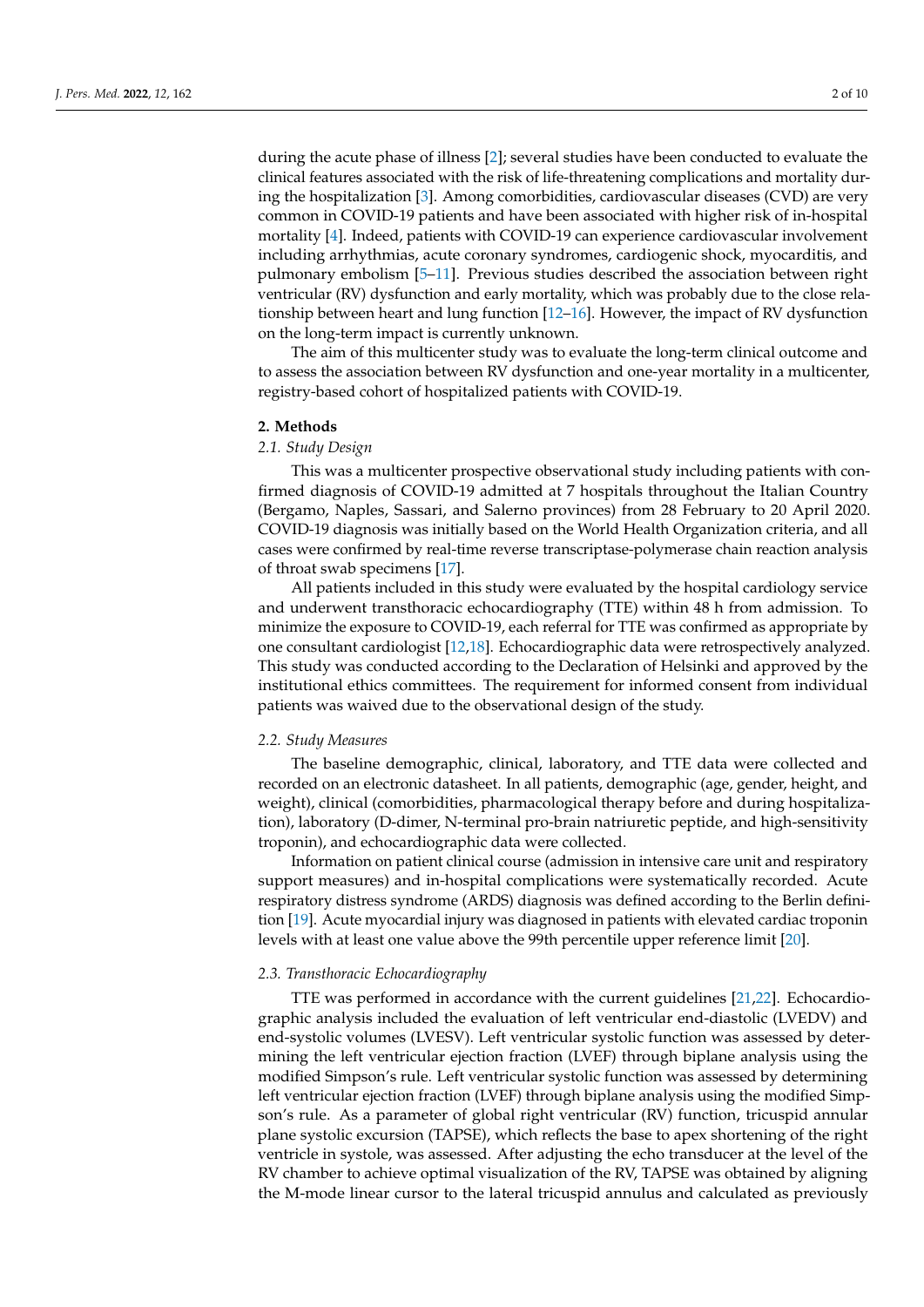described. RV dysfunction was defined by TAPSE value < 17 mm in accordance with the current guidelines [\[22\]](#page-9-2). Systolic pulmonary artery pressure (sPAP) was derived from the tricuspid regurgitant jet velocity using systolic trans-tricuspid pressure gradient calculated by the modified Bernoulli equation and the addition of estimated right atrial pressure according to inferior vena cava dimension and inspiratory distensibility [\[22\]](#page-9-2). Pulmonary hypertension based on echocardiographic findings are defined according to European Society of Cardiology (ESC) guidelines: a tricuspid regurgitation velocity >2.8 to 2.9 m/s, corresponding to an SPAP of approximately 36 mm Hg, assuming a right atrium pressure of 3 to 5 mm Hg, indicates elevated PA pressure [\[23\]](#page-9-3).

## *2.4. Follow-Up and Study Endpoint*

All recovered patients had scheduled telephonic follow-up at 6 and 12 months from discharge. All other possible information gathered from hospital readmission charts or by referring physicians, relatives, or municipality vital registries, were prospectively entered into an electronical database.

The primary endpoint of this study was to evaluate the association between the RV dysfunction and 1-year mortality.

## *2.5. Statistical Analysis*

Distribution of continuous data was assessed with the Kolmogorov–Smirnov test. Normally distributed variables were expressed as mean  $\pm$  standard deviation, whereas non-normal distributed ones were expressed as median and interquartile range. Categorical variables were reported as numbers and percentages. Continuous normally distributed variables were compared by using Student's *t*-test; differences between non-normally distributed variables were tested with the Mann-Whitney U test. Categorical variables were compared with chi-squared test, or Fisher exact test, when appropriate. Survival curves were generated by using the Kaplan–Meier method, and differences among groups were investigated with the Log-Rank test.

Due to differences in baseline characteristics between patients with vs. those without RV dysfunction, a propensity score-matched analysis (1:1) was conducted to obtain a covariate-balanced control group. Covariates included in the model were those that were significantly different between the two study groups (age, coronary artery disease, heart failure, LVEF, chronic kidney disease, chronic obstructive pulmonary disease). We performed nearest neighborhood matching with Mahalanobis distance (0.25-SD distance tolerance caliper). Bias reduction was assessed by comparing the standardized difference for propensity score and the other covariates before and after matching between the two groups (a value <10% after matching indicates inconsequential imbalance).

The risk of 1-year mortality in patients with vs. those without RV dysfunction was calculated using the Cox proportional hazard regression model and presented as unadjusted and adjusted hazard ratios (HR) with 95% confidence intervals.

The proportional hazards assumption was assessed and satisfied graphically by plotting log (−log) survival curves against log survival time for each predictor category and verifying whether curves were parallel.

To account for potential confounders related to patients' baseline clinical profile and the severity of in-hospital course, we performed a multivariable analysis. We used a parsimonious model including variables with  $p < 0.10$  by the univariate test as a candidate for the multivariate analysis. The risk of overfitting was controlled by using a ratio of at least 1:10 for the number of explanatory variables and sample size. Model discrimination was assessed with the C statistic and goodness of fit with the Hosmer–Lemeshow test. Multicollinearity was assessed using collinearity diagnostics; the variance inflation factors showed no significant collinearity (<2.5) among the covariates.

A *p*-value < 0.05 was considered significant. All tests were two-sided. Analyses were performed with SPSS statistical package, Version 21 (IBM Corp., Armonk, NY, USA) and R version 3.5.1 (R Foundation for Statistical Computing, Vienna, Austria).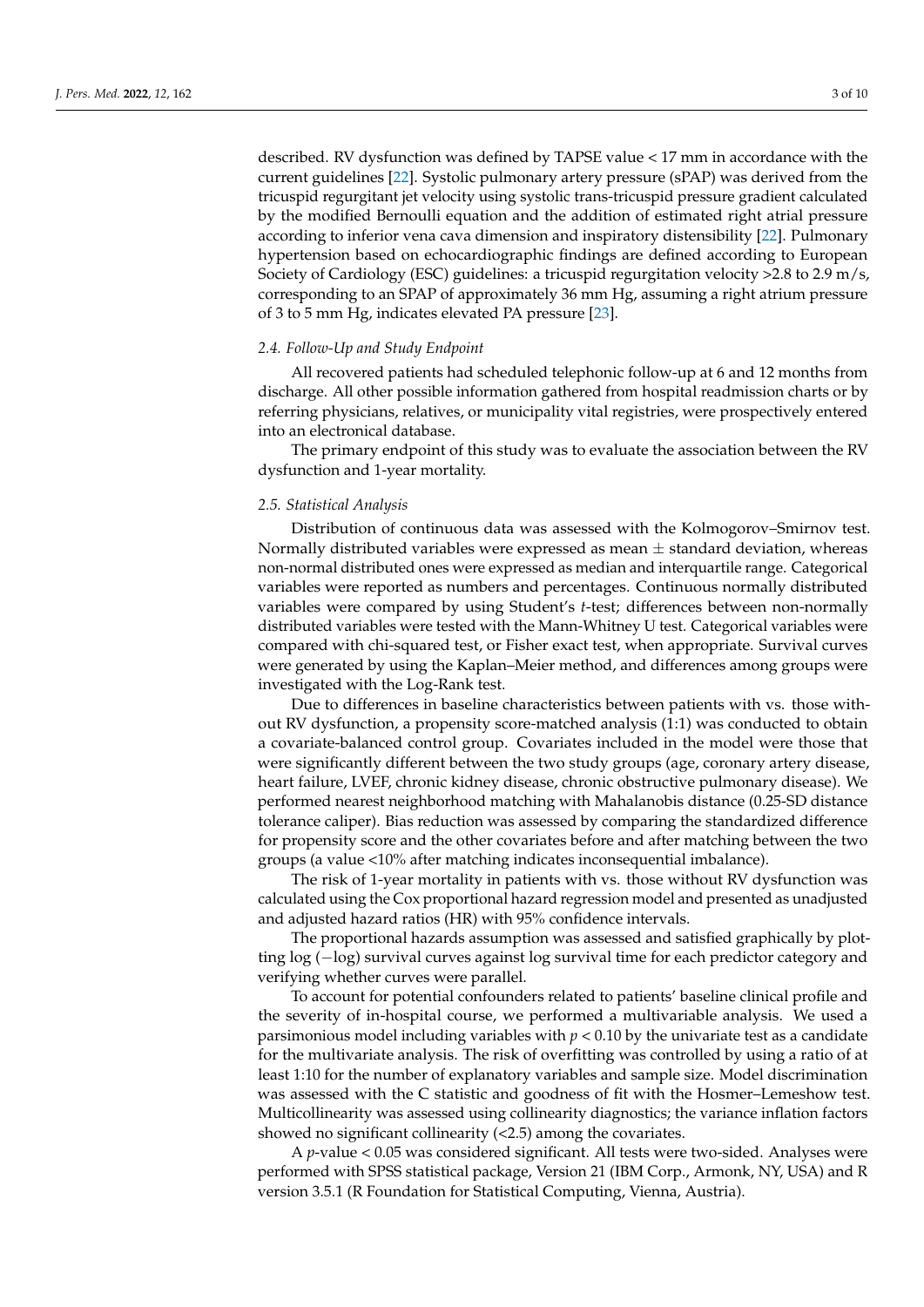# **3. Results**

## *3.1. Study Population*

During the study period, 224 consecutive COVID-19 patients were enrolled and divided into two groups according to the TTE evidence of RV dysfunction. Normal RV function was detected in 161 (72%) patients and RV dysfunction was detected in 63 (28%) patients. The baseline demographic and clinical features of the two study groups and of the propensity-matched cohort are summarized in Table [1a](#page-3-0). In the overall study population, patients with RV dysfunction were older (75  $\pm$  11 vs. 67  $\pm$  14 years, *p* < 0.001), had higher prevalence of coronary artery disease (27% vs. 11%; *p* = 0.003), heart failure (22% vs. 5%;  $p < 0.001$ ), chronic obstructive pulmonary disease (38% vs. 13%;  $p < 0.001$ ), and chronic kidney disease (39% vs. 12%; *p* < 0.001). No differences in terms of COVID-19 in-hospital medications were reported.

## *3.2. Echocardiography*

Left ventricular ejection fraction (LVEF) was lower in patients with RV dysfunction  $(55\%~(53–60)$  vs.  $50\%~(43–55)$ ;  $p < 0.001$ ), while no statistical differences regarding the LVESV and LVEDV were observed (Table [1b](#page-3-0)). Of course, patients with RV dysfunction showed lower TAPSE values; they also showed higher incidence of pulmonary hypertension as compared with those without RV dysfunction (85% vs. 32%;  $p < 0.001$ ).

| (a)                                      |           |                                          |                                     |         |                                                           |            |
|------------------------------------------|-----------|------------------------------------------|-------------------------------------|---------|-----------------------------------------------------------|------------|
| <b>Total</b><br>Variables<br>$(n = 224)$ |           | <b>Normal RV Function</b><br>$(n = 161)$ | <b>RV</b> Dysfunction<br>$(n = 63)$ | p-Value | <b>Matched Normal</b><br><b>RV</b> Function<br>$(n = 63)$ | $p$ -Value |
| Demographics                             |           |                                          |                                     |         |                                                           |            |
| Age, years                               | $69\pm14$ | $67 \pm 14$                              | $75\pm11$                           | < 0.001 | $71 \pm 12$                                               | 0.147      |
| Male, %                                  | 140 (62)  |                                          | 102(63)<br>38 (60)                  |         | 45 (69)                                                   | 0.262      |
| Past diagnosis                           |           |                                          |                                     |         |                                                           |            |
| Hypertension, %                          | 137(61)   | 94 (58)                                  | 43 (68)                             | 0.173   | 38 (60)                                                   | 0.462      |
| Diabetes, %                              | 63(28)    | 40(25)                                   | 23(36)                              | 0.081   | 18 (28)                                                   | 0.288      |
| Dyslipidemia, %                          | 60(30)    | 38 (27)                                  | 22(39)                              | 0.113   | 24 (38)                                                   | 0.729      |
| CAD, %                                   | 35(16)    | 18(11)                                   | 17(27)                              | 0.003   | 12(19)                                                    | 0.289      |
| Heart Failure, %                         | 22(10)    | 8(5)                                     | 14(22)                              | < 0.001 | 8(12)                                                     | 0.159      |
| COPD, %                                  | 45(20)    | 21(13)                                   | 24 (38)                             | < 0.001 | 16(25)                                                    | 0.125      |
| Stroke or TIA, %                         | 17(8)     | 10(6)                                    | 7(11)                               | 0.213   | 3(4)                                                      | 0.187      |
| CKD, %                                   | 45(20)    | 20(12)                                   | 25(39)                              | < 0.001 | 15(24)                                                    | 0.055      |
| Cancer, %                                | 27(12)    | 21(13)                                   | 6(10)                               | 0.467   | 9(15)                                                     | 0.409      |
| Cardiovascular drug at hospitalization   |           |                                          |                                     |         |                                                           |            |
| ACE-I or ARB, %                          | 98 (44)   | 61 (38)                                  | 37 (58)                             | 0.005   | 23 (37)                                                   | 0.030      |
| ß-blocker, %                             | 59 (63)   | 38 (24)                                  | 21(33)                              | 0.137   | 20(31)                                                    | 0.618      |
| $Ca^{++}$ channel                        | 35(16)    | 23(14)                                   | 12(19)                              | 0.377   | 11(18)                                                    | 0.812      |
| blocker, %                               |           |                                          |                                     |         |                                                           |            |
| Antiplatelet, %                          | 75 (33)   | 44 (27)                                  | 31 (49)                             | 0.003   | 29 (46)                                                   | 0.693      |
| DAPT, %                                  | 12(5)     | 3(2)                                     | 9(14)                               | < 0.001 | 2(3)                                                      | 0.023      |
| Anticoagulant, %                         | 42 (19)   | 27(17)                                   | 15(24)                              | 0.225   | 14 (22)                                                   | 0.741      |
| Statin, %                                | 70 (31)   | 37(23)                                   | 33(52)                              | < 0.001 | 21 (34)                                                   | 0.030      |
| Symptoms                                 |           |                                          |                                     |         |                                                           |            |
| Fever, %                                 | 153 (68)  | 104(65)                                  | 49 (77)                             | 0.058   | 40(63)                                                    | 0.078      |
| Dyspnoea, %                              | 158 (70)  | 113 (70)                                 | 45(71)                              | 0.855   | 46 (73)                                                   | 0.677      |
| Chest discomfort, %                      | 69 (31)   | 43 (27)                                  | 26(41)                              | 0.034   | 19 (29)                                                   | 0.193      |
| Cough, %                                 | 85 (38)   | 57 (35)                                  | 28 (44)                             | 0.210   | 17(27)                                                    | 0.040      |
| Sincope, %                               | 21(9)     | 14 (9)                                   | 7(11)                               | 0.577   | 6(10)                                                     | 0.520      |

<span id="page-3-0"></span>**Table 1.** (**a**) Clinical data (**b**) Echocardiographic data.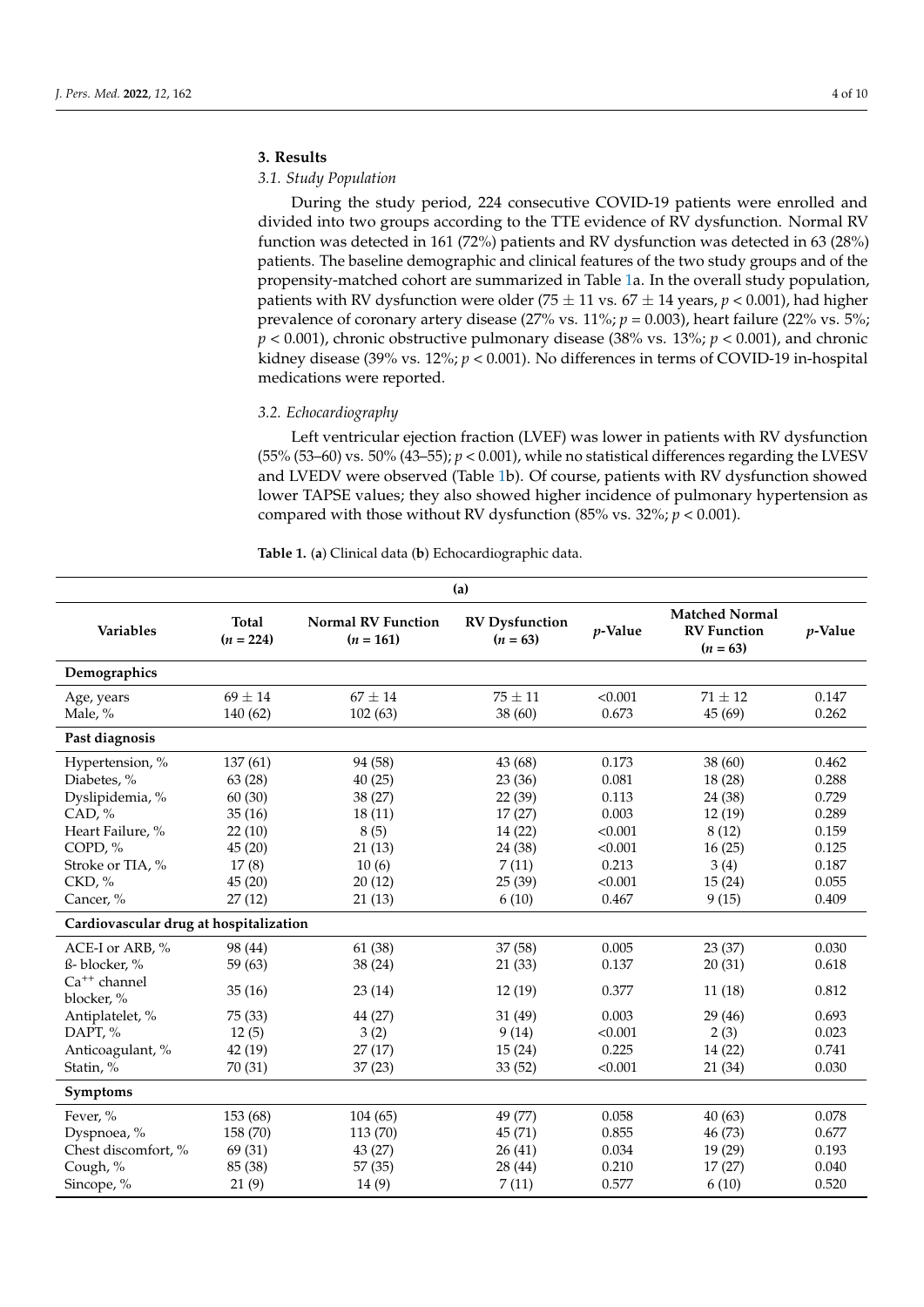| <b>Serum Biomarkers</b> |                 |                           |                       |         |                                  |                 |  |
|-------------------------|-----------------|---------------------------|-----------------------|---------|----------------------------------|-----------------|--|
| Troponin hs, n *        | 1.6             | 0.1                       | 25                    | < 0.001 | 0.1                              | 0.022           |  |
| 99th percentile         | $(0.01 - 26.4)$ | $(0.01 - 3.36)$           | $(1-146)$             |         | $(0.01 - 25)$                    |                 |  |
| D-dimer, ng/mL          | 376             | 204                       | 887                   | 0.008   | 655                              | 0.232           |  |
|                         | $(34 - 650)$    | $(10 - 356)$              | $(133 - 2158)$        |         | $(20 - 2254)$                    |                 |  |
| Pro-BNP, pg/mL          | 2007            | 895                       | 2625 (482-11,775)     | 0.104   | 2750                             | 0.388           |  |
|                         | $(300 - 8941)$  | $(288 - 6654)$            |                       |         | $(731 - 12, 550)$                |                 |  |
| Antibiotics, %          | 165(74)         | 117 (73)                  | 48 (76)               | 0.591   | 47 (75)                          | 0.955           |  |
| Glucocorticoids, %      | 100(45)         | 66 (41)                   | 34 (54)               | 0.079   | 28 (44)                          | 0.343           |  |
| UFH or LMWH, %          | 181 (82)        | 132 (83)                  | 49 (78)               | 0.364   | 53 (84)                          | 0.364           |  |
| (b)                     |                 |                           |                       |         |                                  |                 |  |
| <b>Variables</b>        | Total           | <b>Normal RV Function</b> | <b>RV</b> Dysfunction | p-Value | <b>Matched Normal</b>            | <i>p</i> -Value |  |
|                         | $(n = 224)$     | $(n = 161)$               | $(n = 63)$            |         | <b>RV</b> Function<br>$(n = 63)$ |                 |  |
|                         |                 |                           |                       |         |                                  |                 |  |
| <b>LVEF</b>             | $55(50-59)$     | $55(53-60)$               | $50(43 - 55)$         | < 0.001 | $53(50-57)$                      | 0.104           |  |
| <b>LVEDV</b>            | $103(89-120)$   | $104(89-121)$             | 99 (88-118)           | 0.282   | $105(92 - 120)$                  | 0.095           |  |
| <b>LVESV</b>            | $47(39 - 58)$   | $46(38 - 56)$             | $48(41-60)$           | 0.613   | $50(41-60)$                      | 0.351           |  |
| TAPSE, mm               | $21(18-23)$     | $22(20-24)$               | $16(14-17)$           | < 0.001 | $22(21-24)$                      | < 0.001         |  |
| PAPS, mmHg              | $33(30-41)$     | $30(29-38)$               | $43(37-49)$           | < 0.001 | $31(28-38)$                      | < 0.001         |  |

CAD, coronary artery disease; COPD, chronic obstructive pulmonary disease; TIA, transient ischemic attack; CKD, chronic kidney disease; ACE-I, angiotensin-converting enzyme inhibitor; ARB, angiotensin receptor blocker; DAPT, dual antiplatelet therapy; UFH, unfractionated heparin; LMWH, low molecular weight heparin. LVEF, left ventricle ejection fraction; LVEDV, left ventricular end diastolic volume; LVESV, left ventricular end systolic volume; TAPSE, tricuspid annular plane systolic excursion.

#### *3.3. RV Dysfunction and Outcome*

**Table 1.** *Cont.*

Only one patient was lost at follow-up (follow-up completion > 99%). The proportions of adverse events during the hospitalization are summarized in Table [2.](#page-4-0)

| <b>Variables</b>      | Total<br>$(n = 224)$ | Normal RV<br>Function $(n = 161)$ | <b>RV</b> Dysfunction<br>$(n = 63)$ | <i>p</i> -Value | <b>Matched Normal</b><br>RV Function ( $n = 63$ ) | $v$ -Value $*$ |
|-----------------------|----------------------|-----------------------------------|-------------------------------------|-----------------|---------------------------------------------------|----------------|
| Mortality-1 year      | 87 (39)              | 45 (28)                           | 42 (67)                             | < 0.001         | 23(37)                                            | < 0.001        |
| In-hospital mortality | 68 (30)              | 29(18)                            | 39(62)                              | < 0.001         | 18 (29)                                           | < 0.001        |
| Cardiac injury        | 69 (31)              | 33(20)                            | 36(57)                              | < 0.001         | 17(27)                                            | 0.001          |
| ARDS                  | 107(48)              | 72 (45)                           | 35(56)                              | 0.144           | 30(49)                                            | 0.514          |
| Pulmonary embolism    | 32(14)               | 14(9)                             | 18 (29)                             | < 0.001         | 4(6)                                              | < 0.001        |

<span id="page-4-0"></span>**Table 2.** Clinical outcome of study population.

ARDS, acute respiratory distress syndrome. \* Matched normal RV vs. RV disfunction.

The mortality cumulative incidence was significantly higher in patients with RV dysfunction at different follow-up times as compared to patients with normal RV function (30 days:  $48.6 \pm 5\%$  vs.  $14.3 \pm 3\%$ ; 90 days:  $60.3 \pm 6\%$  vs.  $20.1 \pm 3\%$ ; 365 days:  $67.7 \pm 6\%$ vs. 24.7  $\pm$  4%). Kaplan–Meier curves confirmed the significantly lower survival free from overall mortality in patients with vs. those without RV dysfunction (log-rank < 0.001; Figure [1\)](#page-5-0).

After propensity score matching (1:1), 63 couples of patients with balanced baseline characteristics were found. The main baseline, clinical, and echocardiographic characteristics of the matched population are summarized in Table [1a](#page-3-0), 1b. In the matched population, RV dysfunction was confirmed to be associated with 1-year mortality (67% vs. 37%;  $p < 0.001$ ).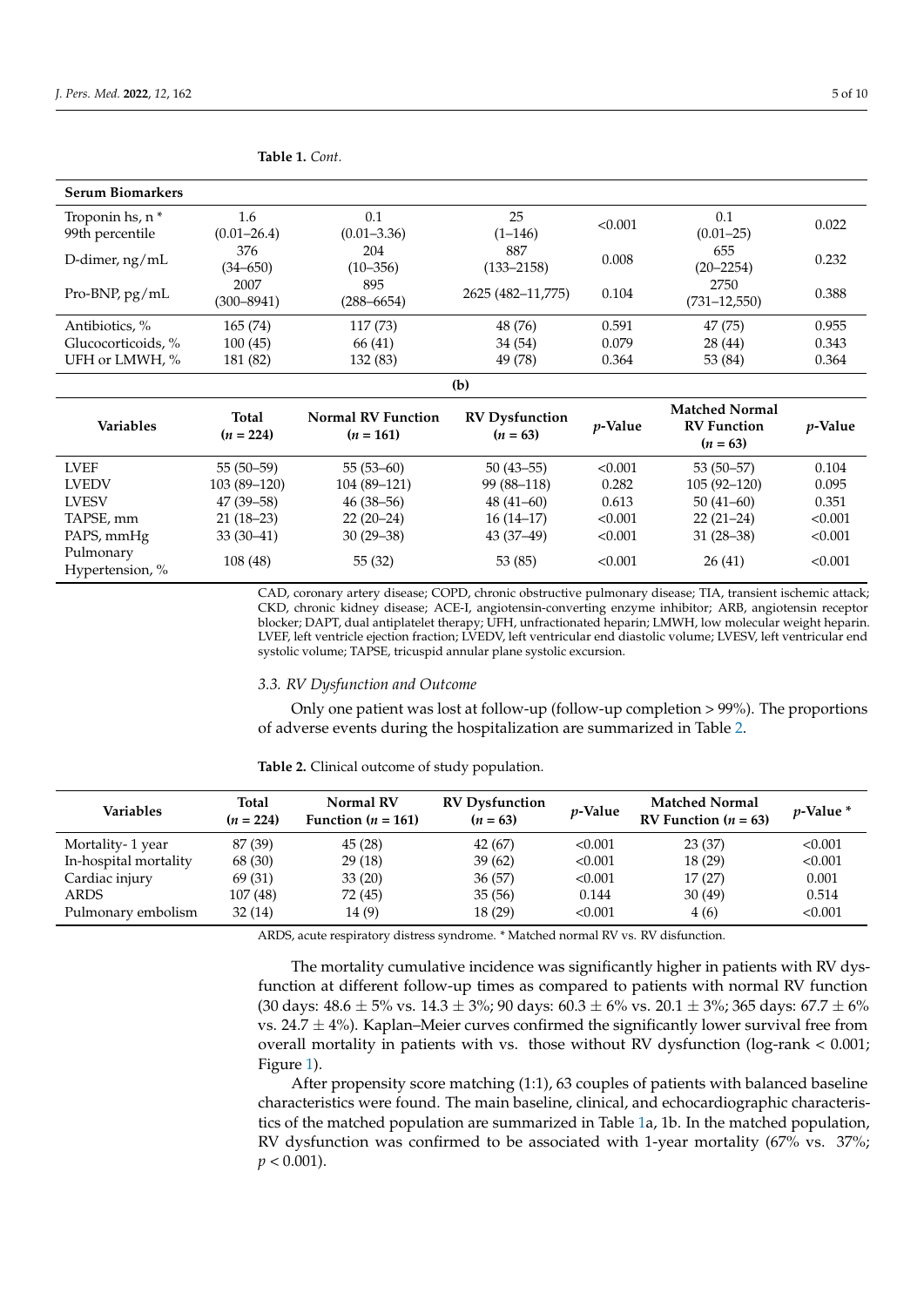<span id="page-5-0"></span>

normal RV function (blue line) group. **Figure 1.** Kaplan–Meier curves for survival free from all-cause death in RV dysfunction (red line) vs.

vs. normal RV function (blue line) group. heart failure, LVEF, TAPSE, ARDS, and pulmonary embolism were associated with 1year mortality. At the multivariable analysis, RV dysfunction, along with LVEF and ARDS, emerged as an independent predictor of 1-year mortality (Table [3\)](#page-5-1) and remained significantly associated after propensity score adjustment (C statistic =  $0.870$ ,  $p < 0.001$ ;  $p = 0.672$  for Hosmer–Lemeshow test). At univariable Cox regression analysis, age, male gender, hypertension, CAD, chronic

<span id="page-5-1"></span>At univariable Cox regression analysis, age, male gender, hypertension, CAD, **Table 3.** Univariable and multivariable analysis for of the risk of 1-year mortality.

| <b>Variables</b>      | Univariable HR (95% CI) | v       | Multivariable HR (95% CI) |         |
|-----------------------|-------------------------|---------|---------------------------|---------|
| LVEF $(\% )$          | $0.93(0.91-0.95)$       | < 0.001 | $0.97(0.94 - 0.99)$       | 0.043   |
| TAPSE (mm)            | $0.84(0.80 - 0.88)$     | < 0.001 | $0.87(0.81 - 0.93)$       | < 0.001 |
| Age (per year)        | $1.02(1.01-1.06)$       | 0.008   |                           |         |
| <b>ARDS</b>           | $6.34(3.53 - 11.38)$    | < 0.001 | $5.88(3.17-10.91)$        | < 0.001 |
| Pulmonary embolism    | $1.94(1.12 - 3.33)$     | 0.017   |                           |         |
| Male gender           | $1.77(1.06 - 2.96)$     | 0.029   |                           |         |
| Hypertension          | $1.78(1.07-2.94)$       | 0.026   |                           |         |
| CAD                   | $1.74(1.00-3.02)$       | 0.050   |                           |         |
| Chronic heart failure | $2.05(1.13 - 3.74)$     | 0.018   |                           |         |

LVEF, left ventricular ejection fraction; TAPSE, tricuspid annular plane systolic excursion; ARDS, acute respiratory distress syndrome; CAD, coronary artery disease.

#### $\overline{A}$ , Discussion  $\overline{A}$ **4. Discussion**

The main findings of this real-world multicenter study can be summarized as follows:

- 1. The long-term clinical outcome of hospitalized COVID-19 enrolled in this multicenter registry-based population was substantially unfavorable;
- Pulmonary embolism 1.94 (1.12–3.33) 0.017 - 2. RV dysfunction is a common TTE finding in COVID-19 hospitalized patients;
	- 3. TAPSE, as an easy-to-measure echocardiographic parameter of RV systolic function, comorbidities, and LVEF. was associated to higher incidence of long-term mortality, independently from age,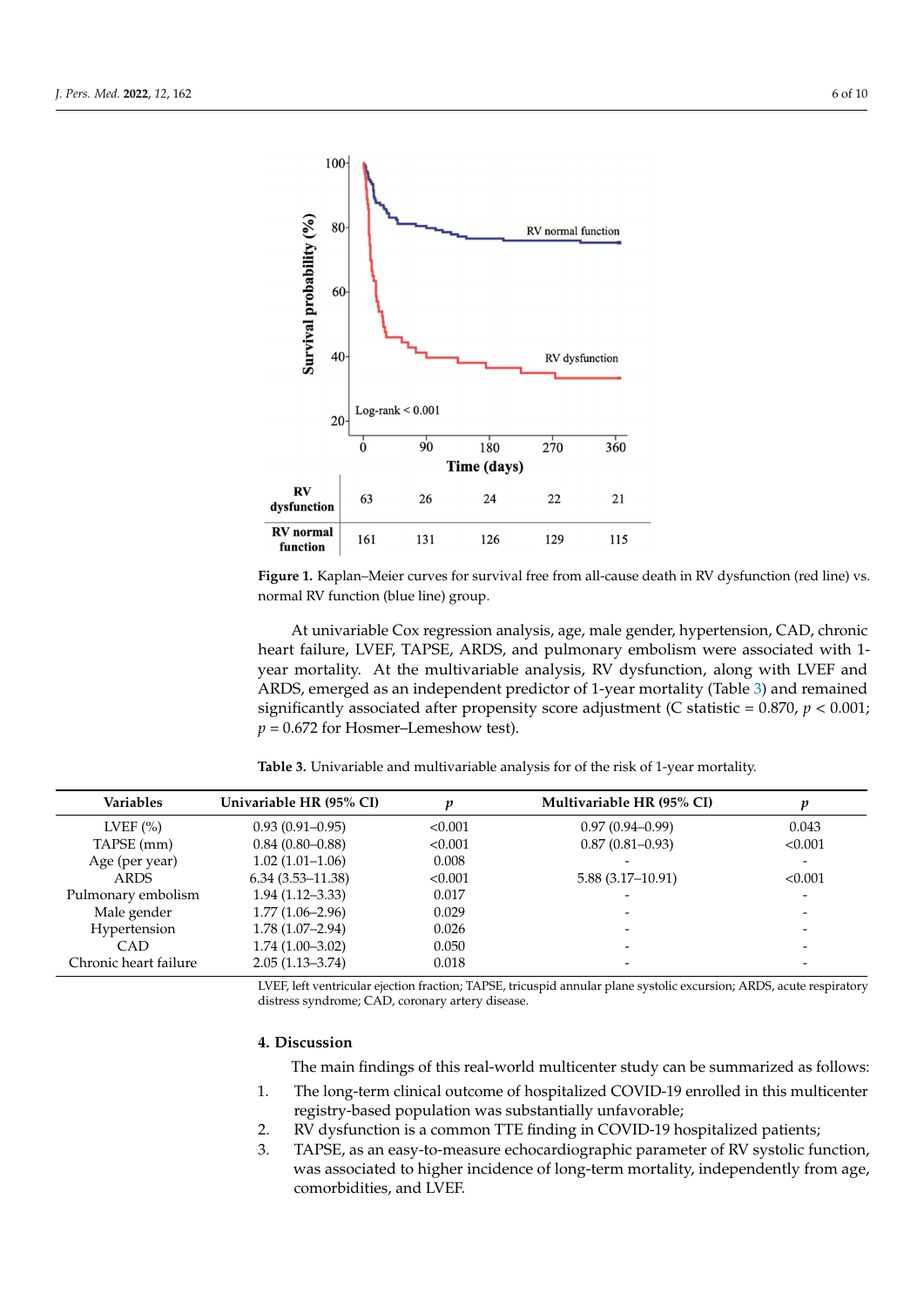Data on the long-term outcome of patients infected by SARS-CoV-2 are still poor. However, the potential long-term cardiovascular sequelae are emerging as a global health problem [\[24\]](#page-9-4). Between November 2002 and August 2003, there were 8096 SARS cases globally with 900 deaths [\[25\]](#page-9-5). In a follow-up study enrolling SARS-CoV-1 survivors, 1-year follow-up identified abnormalities on chest X-ray in 28% of patients, the severity of lung damage was closely related to the extent of functional lung impairment, and the overall quality of life in SARS-CoV-1 survivors was worse than observed in an age-matched comparison cohort [\[26\]](#page-9-6). Since SARS-CoV-2 has been associated with high pathogenicity and invasiveness and has infected millions of people worldwide, it is important to report promptly the possible long-term sequelae of COVID-19 in order to plan adequate preventive and intervention strategies.

This multicenter registry-based study, although with a relatively limited sample size, provides timely information regarding long-term clinical outcome in COVID-19 patients. Our cohort of patients showed poor prognosis with a 1-year mortality rate of almost 40%, although it was partially driven by the high median age and the several comorbidities.

In this study, the prevalence of RV dysfunction is almost one-third of the entire population, confirming previous evidence; García-Cruz et al. and Mahmoud-Elsayed et al. reported RV in about 27% of COVID-19 patients [\[27](#page-9-7)[,28\]](#page-9-8). The high prevalence of RV dysfunction could be explicated by the close heart–lung interactions, which have a pivotal role in COVID-19 clinical course. The distinctive hyper-inflammatory and pro-thrombotic state, the pulmonary micro-thrombosis, and the hypoxic pulmonary vasoconstriction secondary to extensive interstitial pneumonia play a synergistic role to start and sustain the spiral cascade leading to RV overload and failure; furthermore, COVID-19-related myocarditis, acute coronary syndromes, and arrhythmias could be other potential causes of acute RV dysfunction.

RV dysfunction could also affect the LV loading and LVEF by ventricular interdependence. The resulting reduction of the cardiac output, which impairs the blood supply to vital organs, can further aggravate the critical condition of the patient by exposing the overloaded RV to ischemia [\[29\]](#page-9-9). In COVID-19 patients, all this is amplified by the pulmonary microangiopathy with small vessel thrombosis, which explains the particularly high incidence of cardiorespiratory failure in critically ill COVID-19 patients [\[29\]](#page-9-9). The theoretical central role, as a long-term prognostic factor of RV dysfunction, was consistent with previous studies demonstrating the association between RV failure and in-hospital mortality [\[14](#page-8-11)[–16\]](#page-8-7).

Although in-hospital mortality is described as probable in patients with RV dysfunction at presentation, the novelty of our study is that these patients had a poor prognosis also up to 1 year.

Myocardial function and architecture have been extensively assessed using speckle tracking echocardiography and cardiac magnetic resonance; regardless of apparent normalization, the persistence of subtle ventricular systolic and diastolic abnormalities along with the development of microscopic fibrosis after myocardial oedema resolution has been demonstrated [\[30\]](#page-9-10). Puntmann et al. demonstrated a cardiovascular involvement, detected by standardized CMR irrespective of preexisting conditions, in patients who recovered from COVID-19 [\[31\]](#page-9-11). The most prevalent abnormality was myocardial inflammation (defined as abnormal native T1 and T2 measures), which was detected in 60% of the patients enrolled, followed by regional scar and pericardial enhancement [\[31\]](#page-9-11). Furthermore, in a multicenter study including 148 patients with COVID-19 and elevated serum troponin levels at admission at six hospitals, CMR showed myocardial damage in approximately half of the patients up to 3 months from discharge. Myocarditis-pattern injury was observed in 27% of cases, ischemic pattern was observed in 22% of patients, and non-specific LGE was observed in 5% of patients [\[32\]](#page-9-12). Combined ischemic and non-ischemic late gadolinium enhancement (LGE) was detected in 6% of cases. Interestingly, in patients with a myocarditis-like scar, ongoing active myocardial inflammation was described in a significant percentage of cases. We may hypothesize that COVID-19 patients with RV dysfunction also had a higher grade of persistent myocardial structural and metabolic impairment after discharge.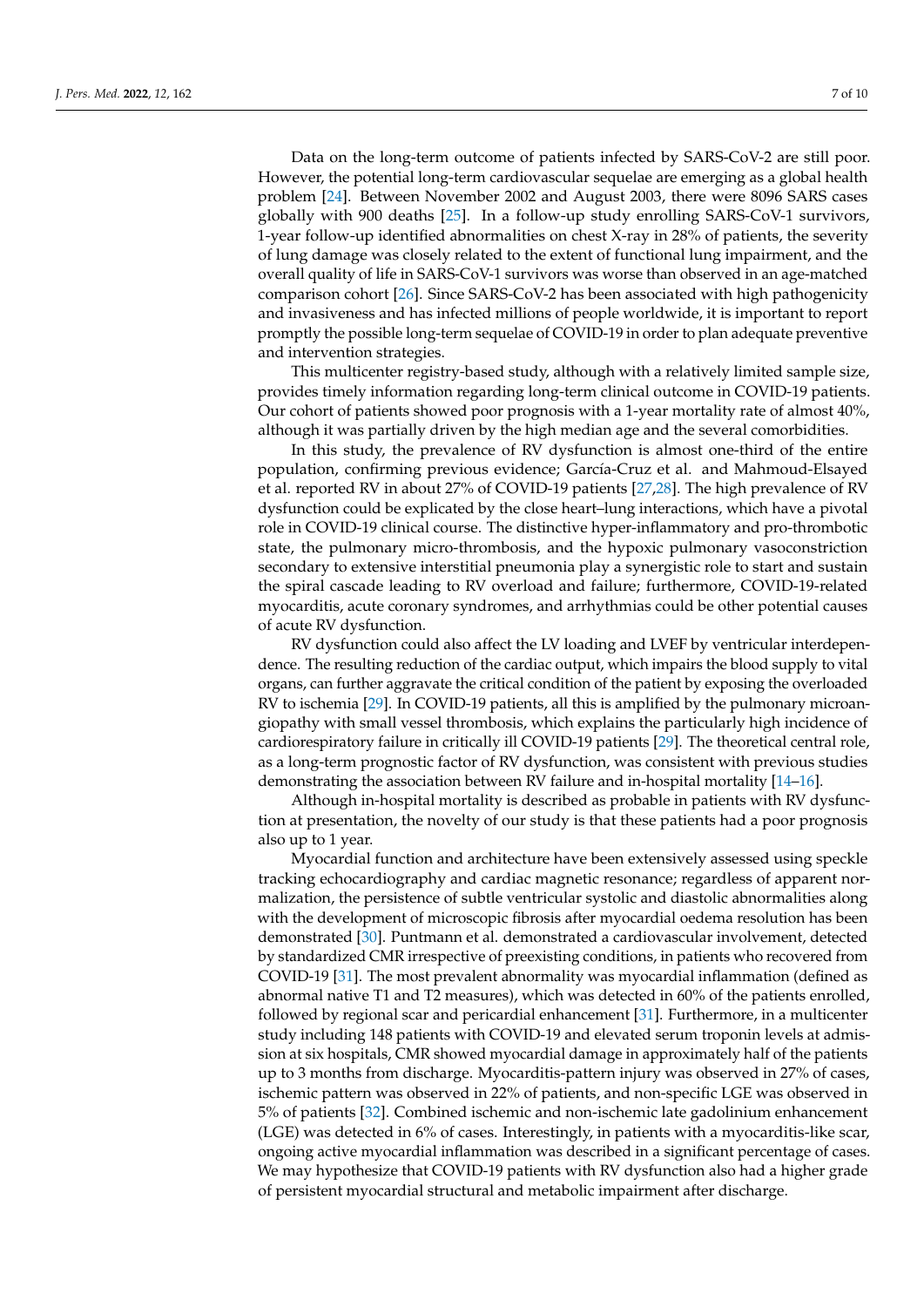In the present analysis, patients with normal RV function had fewer comorbidities and lower D-dimer, troponin, and Pro-BNP serum levels compared with patients with RV systolic dysfunction. After matching, although Pro-BNP and D-dimer serum levels were balanced between groups, patients with RV dysfunction showed a higher risk of pulmonary embolism. D-dimer is usually abnormal in COVID-19, and it has a lower discriminative ability for this life-threatening complication than in the general population [\[12\]](#page-8-6). In this context, patients with RV disfunction assessed by TAPSE may have the highest risk of developing pulmonary embolism and its long-term sequelae. Indeed, within 2 years after a pulmonary embolism event, it has been reported a cumulative incidence of 0.1–9.1% of chronic thromboembolic pulmonary hypertension (CTPH), which is a distinct pulmonary vascular disease caused by the chronic obstruction of major pulmonary arteries [\[23\]](#page-9-3) and associated with high mortality [\[33\]](#page-9-13). Such a mechanism might play a role also in COVID-19, and it may explain why patients with RV dysfunction at admission experienced worse 1-year outcome in a relevant percentage of cases.

First, RV dysfunction is highly probable in patients hospitalized with COVID-19 that should be considered as a life-threatening factor. Second, due to the high risk of mortality in the long term, COVID-19 patients complicated by RV dysfunction should be closely monitored after hospital discharge; whenever possible, they should be included in dedicated cardiovascular follow-up programs, particularly focused on RV assessment, that may be acknowledged as the cardiac chamber most affected in COVID-19 [\[34\]](#page-9-14).

## *Study Limitation*

Our study is limited by the prospective design and the relatively small simple size. Second, the registry included only hospitalized COVID-19 patients; therefore, the results could not be generalized to the overall SARS-CoV-2 infected population, which is often characterized by an asymptomatic or poorly symptomatic forms. Third, we did not include indexes of diastolic dysfunction as well as other measures of global right ventricular function (e.g., RV fractional area change, DTI-derived S'-wave velocity), parameters from speckle tracking, or other advanced echocardiographic techniques. Indeed, the context of pandemic and the risk of infection for the operators limit the number of echocardiographic parameters routinely obtained in the enrolled patients and oriented to a clinical approach based on a limited standardized dataset quickly collected at bedside. Fourth, the pandemic and the urgent setting did not permit the assessment of inter- and intra-observer variability in echocardiographic measurements. Fifth, owing to the absence of TTE data before hospitalization and beyond 48 h after the admission, we cannot exclude the influence of pre-existent and/or late onset of LV and/or RV impairment. However, our aim was not to investigate the prognostic role of new-onset TTE abnormalities but to explore the association between echocardiographic findings at admission and long-term course in patients with COVID-19.

#### **5. Conclusions**

Data from our multicenter Italian registry demonstrated that RV dysfunction is a relatively common finding in hospitalized patients with COVID-19, and it is independently associated with an increased risk of 1-year mortality. Data from larger studies are warranted to confirm our preliminary findings.

**Author Contributions:** Conceptualization, F.S. and A.S. (Angelo Silverio).; methodology, G.P.; software, M.D.M.; validation, G.G., D.P. and A.S. (Antonio Silvestro).; formal analysis, F.S.; investigation, I.M.; resources, V.R.; data curation, M.E.C.; writing—original draft preparation, F.S.; writing—review and editing, G.P., I.P.; visualization, R.C.; supervision, G.P. All authors have read and agreed to the published version of the manuscript.

**Funding:** This research received no external funding.

**Institutional Review Board Statement:** This study was conducted according to the Declaration of Helsinki and approved by the institutional ethics committees.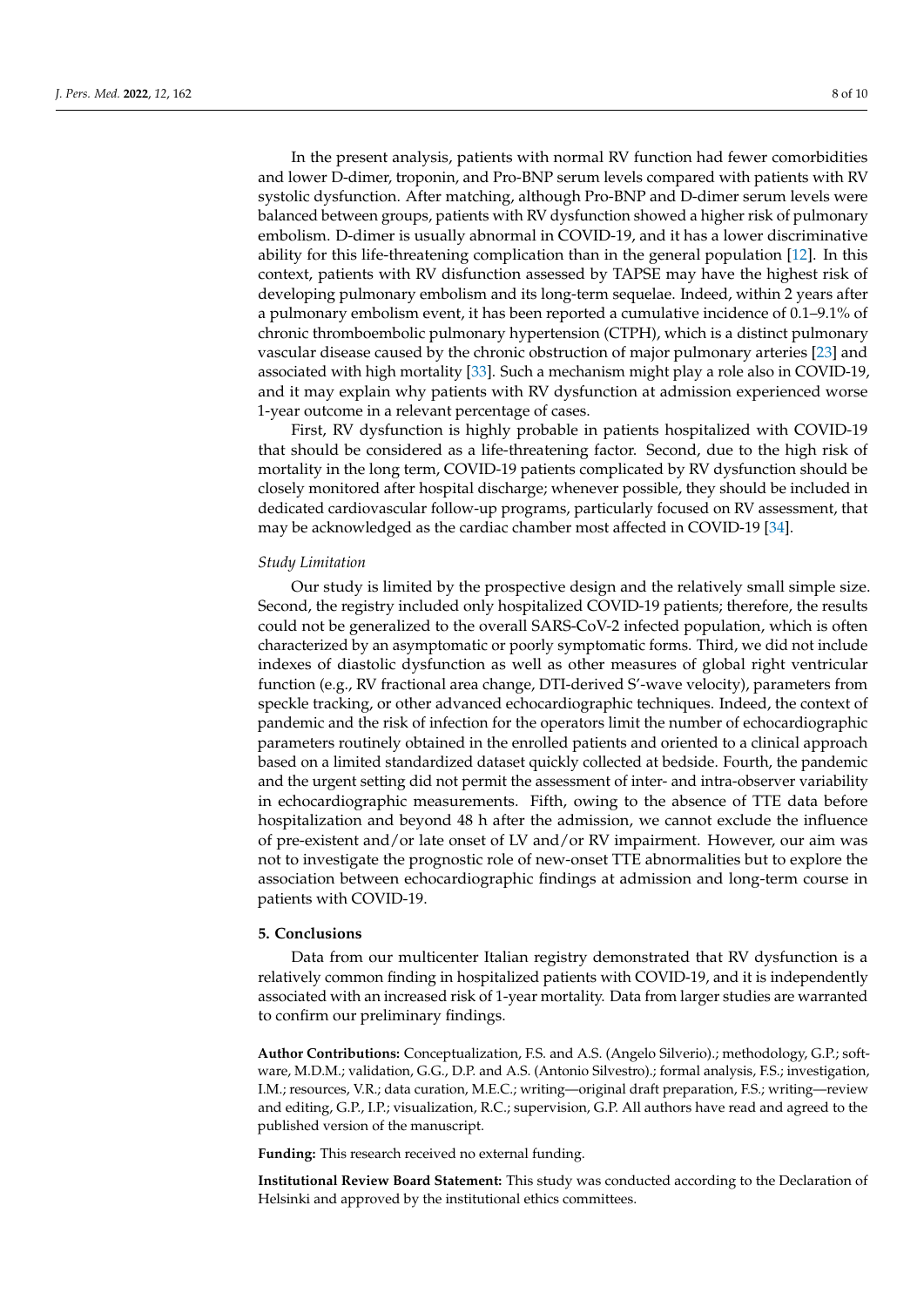**Informed Consent Statement:** The requirement for informed consent from individual patients was waived due to the observational design of the study.

**Data Availability Statement:** The data that support the findings of this study are available from the corresponding author, G.P., upon reasonable request.

**Acknowledgments:** The authors thank all the Hospitals staff who supported the management of patients enrollment.

**Conflicts of Interest:** The authors declare no conflict of interest.

## **References**

- <span id="page-8-0"></span>1. Silverio, A.; DI Maio, M.; Ciccarelli, M.; Carrizzo, A.; Vecchione, C.; Galasso, G. Timing of national lockdown and mortality in COVID-19: The Italian experience. *Int. J. Infect. Dis.* **2020**, *100*, 193–195. [\[CrossRef\]](http://doi.org/10.1016/j.ijid.2020.09.006) [\[PubMed\]](http://www.ncbi.nlm.nih.gov/pubmed/32898670)
- <span id="page-8-1"></span>2. Richardson, S.; Hirsch, J.S.; Narasimhan, M.; Crawford, J.M.; McGinn, T.; Davidson, K.W.; Northwell COVID-19 Research Consortium. Presenting Characteristics, Comorbidities, and Outcomes Among 5700 Patients Hospitalized with COVID-19 in the New York City Area. *JAMA* **2020**, *323*, 2052–2059. [\[CrossRef\]](http://doi.org/10.1001/jama.2020.6775) [\[PubMed\]](http://www.ncbi.nlm.nih.gov/pubmed/32320003)
- <span id="page-8-2"></span>3. Russo, V.; Bottino, R.; D'Andrea, A.; Silverio, A.; Di Maio, M.; Golino, P.; Nigro, G.; Valsecchi, O.; Attena, E.; Canonico, M.E.; et al. Chronic Oral Anticoagulation and Clinical Outcome in Hospitalized COVID-19 Patients. *Cardiovasc. Drugs Ther.* **2021**, 1–8. [\[CrossRef\]](http://doi.org/10.1007/s10557-021-07194-y) [\[PubMed\]](http://www.ncbi.nlm.nih.gov/pubmed/33988835)
- <span id="page-8-3"></span>4. Silverio, A.; Di Maio, M.; Citro, R.; Esposito, L.; Iuliano, G.; Bellino, M.; Baldi, C.; De Luca, G.; Ciccarelli, M.; Vecchione, C.; et al. Cardiovascular risk factors and mortality in hospitalized patients with COVID-19: Systematic review and meta-analysis of 45 studies and 18,300 patients. *BMC Cardiovasc. Disord.* **2021**, *21*, 1–13. [\[CrossRef\]](http://doi.org/10.1186/s12872-020-01816-3)
- <span id="page-8-4"></span>5. Zu, W.; McGoogan, J.M. Characteristics of and important lessons from the coronavirus disease 2019 (COVID-19) outbreak in China: Summary of a report of 72314 cases from the Chinese Center for Disease Control and Prevention. *JAMA* **2020**, *323*, 1239–1242.
- 6. Petrilli, C.M.; Jones, S.A.; Yang, J.; Rajagopalan, H.; O'Donnell, L.; Chernyak, Y.; Tobin, K.A.; Cerfolio, R.J.; Francois, F.; Horwitz, L.I. Factors associated with hospital admission and critical illness among 5279 people with coronavirus disease 2019 in New York City: Prospective cohort study. *BMJ* **2020**, *369*, m1966. [\[CrossRef\]](http://doi.org/10.1136/bmj.m1966)
- 7. Madjid, M.; Safavi-Naeini, P.; Solomon, S.D.; Vardeny, O. Potential Effects of Coronaviruses on the Cardiovascular System: A Review. *JAMA Cardiol.* **2020**, *5*, 831–840. [\[CrossRef\]](http://doi.org/10.1001/jamacardio.2020.1286)
- 8. Russo, V.; Silverio, A.; Scudiero, F.; Di Micco, P.; Di Maio, M. Pre-admission atrial fibrillation in COVID-19 patients: Prevalence and clinical impact. *Eur. J. Intern. Med.* **2021**, *88*, 133–135. [\[CrossRef\]](http://doi.org/10.1016/j.ejim.2021.03.017)
- 9. Scudiero, F.; Pitì, A.; Keim, R.; Parodi, G. Acute pulmonary embolism in COVID-19 patient: A case report of free-floating right heart thrombus successfully treated with fibrinolysis. *Eur. Hear. J. Case Rep.* **2021**, *5*, ytaa388. [\[CrossRef\]](http://doi.org/10.1093/ehjcr/ytaa388)
- 10. Park, J.F.; Banerjee, S.; Umar, S. In the eye of the storm: The right ventricle in COVID-19. *Pulm. Circ.* **2020**, *10*. [\[CrossRef\]](http://doi.org/10.1177/2045894020936660)
- <span id="page-8-5"></span>11. Russo, V.; Di Maio, M.; Mottola, F.F.; Pagnano, G.; Attena, E.; Verde, N.; Di Micco, P.; Silverio, A.; Scudiero, F.; Nunziata, L.; et al. Clinical characteristics and prognosis of hospitalized COVID-19 patients with incident sustained tachyarrhythmias: A multicenter observational study. *Eur. J. Clin. Investig.* **2020**, *50*, e13387. [\[CrossRef\]](http://doi.org/10.1111/eci.13387) [\[PubMed\]](http://www.ncbi.nlm.nih.gov/pubmed/32813877)
- <span id="page-8-6"></span>12. Scudiero, F.; Silverio, A.; Di Maio, M.; Russo, V.; Citro, R.; Personeni, D.; Cafro, A.; D'Andrea, A.; Attena, E.; Pezzullo, S.; et al. Pulmonary embolism in COVID-19 patients: Prevalence, predictors and clinical outcome. *Thromb. Res.* **2021**, *198*, 34–39. [\[CrossRef\]](http://doi.org/10.1016/j.thromres.2020.11.017) [\[PubMed\]](http://www.ncbi.nlm.nih.gov/pubmed/33271421)
- 13. Pagnesi, M.; Baldetti, L.; Beneduce, A.; Calvo, F.; Gramegna, M.; Pazzanese, V.; Ingallina, G.; Napolano, A.; Finazzi, R.; Ruggeri, A.; et al. Pulmonary hypertension and right ventricular involvement in hospitalised patients with COVID-19. *Heart* **2020**, *106*, 1324–1331. [\[CrossRef\]](http://doi.org/10.1136/heartjnl-2020-317355) [\[PubMed\]](http://www.ncbi.nlm.nih.gov/pubmed/32675217)
- <span id="page-8-11"></span>14. Li, Y.; Li, H.; Zhu, S.; Xie, Y.; Wang, B.; He, L.; Zhang, D.; Zhang, Y.; Yuan, H.; Wu, C.; et al. Prognostic Value of Right Ventricular Longitudinal Strain in Patients With COVID-19. *JACC Cardiovasc. Imaging* **2020**, *13*, 2287–2299. [\[CrossRef\]](http://doi.org/10.1016/j.jcmg.2020.04.014)
- 15. Keskin, M.; Uzun, A.O.; Hayıroğlu, M.İ.; Kaya, A.; Çınar, T.; Kozan, Ö. The association of right ventricular dysfunction with in-hospital and 1-year outcomes in anterior myocardial infarction. *Int. J. Cardiovasc. Imaging* **2018**, *35*, 77–85. [\[CrossRef\]](http://doi.org/10.1007/s10554-018-1438-6)
- <span id="page-8-7"></span>16. Iglesias-Garriz, I.; Olalla-Gómez, C.; Garrote, C.; López-Benito, M.; Martín, J.; Alonso, D.; A Rodríguez, M. Contribution of right ventricular dysfunction to heart failure mortality: A meta-analysis. *Rev. Cardiovasc. Med.* **2012**, *13*, 62–69.
- <span id="page-8-8"></span>17. WHO. Clinical Management of Severe Acute Respiratory Infection When Novel Coronavirus (2019-nCoV) Infection is Suspected: Interim Guidance. 28 January 2020. Available online: [https://www.who.int/docs/defaultsource/coronaviruse/clinical](https://www.who.int/docs/defaultsource/coronaviruse/clinical-management-of-novel-cov.pdf)[management-of-novel-cov.pdf](https://www.who.int/docs/defaultsource/coronaviruse/clinical-management-of-novel-cov.pdf) (accessed on 14 December 2021).
- <span id="page-8-9"></span>18. Silverio, A.; Di Maio, M.; Scudiero, F.; Russo, V.; Esposito, L.; Attena, E.; Pezzullo, S.; Parodi, G.; D'Andrea, A.; Damato, A.; et al. Clinical conditions and echocardiographic parameters associated with mortality in COVID-19. *Eur. J. Clin. Investig.* **2021**, *51*, e13638. [\[CrossRef\]](http://doi.org/10.1111/eci.13638)
- <span id="page-8-10"></span>19. ARDS Definition Task Force; Ranieri, V.M.; Rubenfeld, G.D.; Thompson, B.T.; Ferguson, N.D.; Caldwell, E.; Fan, E.; Camporota, L.; Slutsky, A.S. Acute respiratory distress syndrome: The Berlin Definition. *JAMA* **2012**, *307*, 2526–2533.